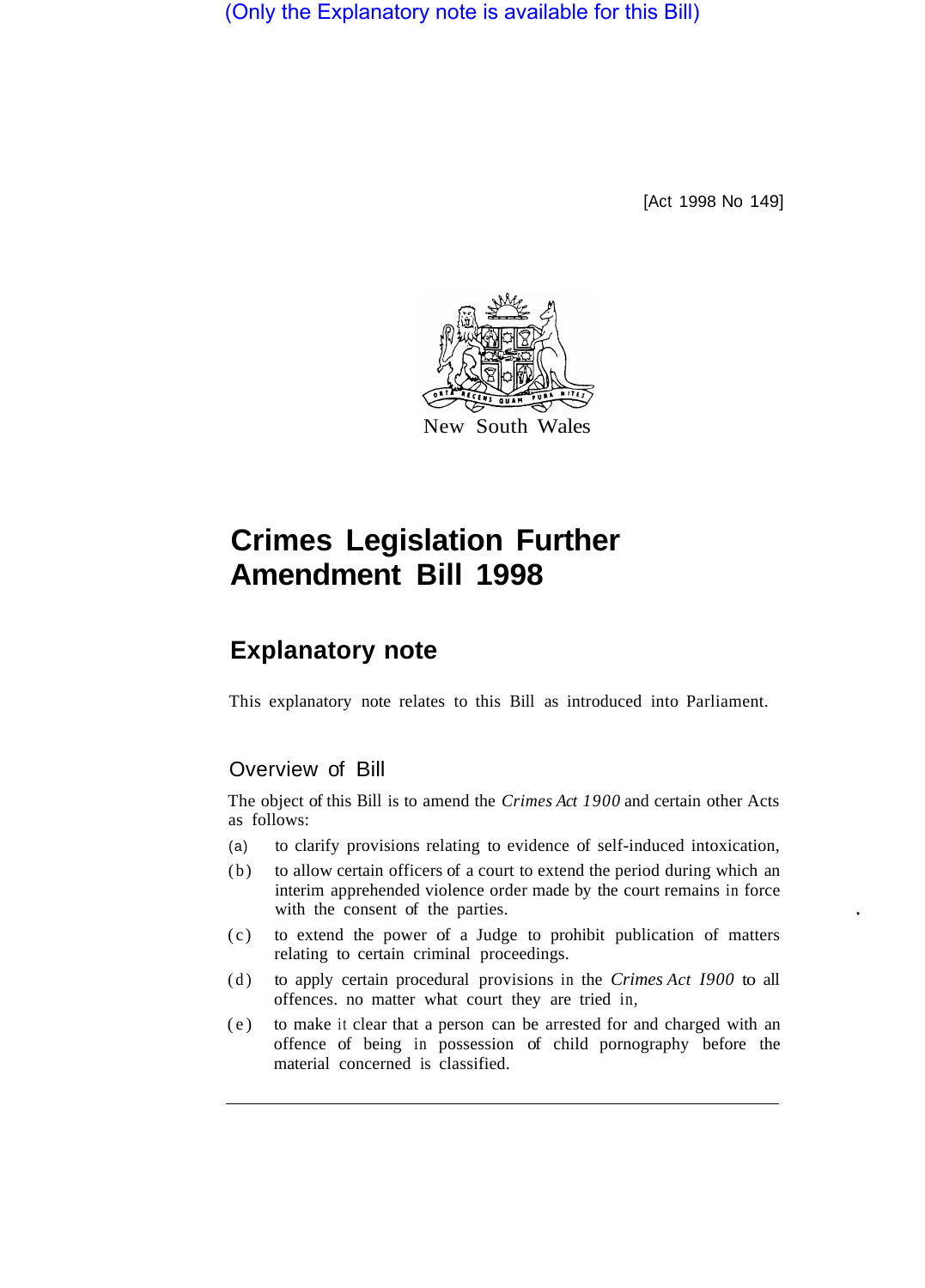Crimes Legislation Further Amendment Bill 1998 [Act 1998 No 149]

Explanatory note

- to abolish any common law rule preventing a husband and wife from being found guilty of conspiracy together, (f)
- to make it clear that in criminal proceedings where a child is a party, members of the immediate family of a deceased victim are entitled to be present during those proceedings, (g)
- to make further provision with respect to the circumstances in which a coroner is required to refer a matter to the Director of Public Prosecutions, (h)
- to make further provision with respect to appeals against sentences that may be instituted by the Attorney General or the Director of Public (i)
- Prosecutions. to ensure that provisions similar to those dealing with the period
- during which a person is either in custody, or at liberty on bail. pending an appeal to the Court of Criminal Appeal apply in relation to appeals to the High Court from decisions of the Court of Criminal Appeal. (j)
- to allow funds in the Confiscated Proceeds Account to be spent in aid of crime prevention programs and programs supporting safer communities. (k)

to allow certain indictable offences to be dealt with summarily and to

- make further provision with respect to the summary disposal of indictable offences. (l)
- to make clear the functions of the Director of Public Prosecutions in respect of appeals relating to apprehended violence orders, (m)
- to clarify the power of the Children's Court to order the forfeiture. return or other disposal of firearms or prohibited weapons, (n)
- to remove the discretion of a Justice hearing committal proceedings to exclude certain evidence relating to admissions. (o)
- to make further provision with respect to warnings given to children by investigating officials. (p)

## Outline of provisions

**Clause l** sets out the name (also called the short title) of the proposed Act.

**Clause 2** provides for the commencement of the proposed Act on a day or days to be appointed by proclamation.

**Clause 3** is a formal provision giving effect to the amendments to the *Crimes Act 1900* set out in Schedule 1.